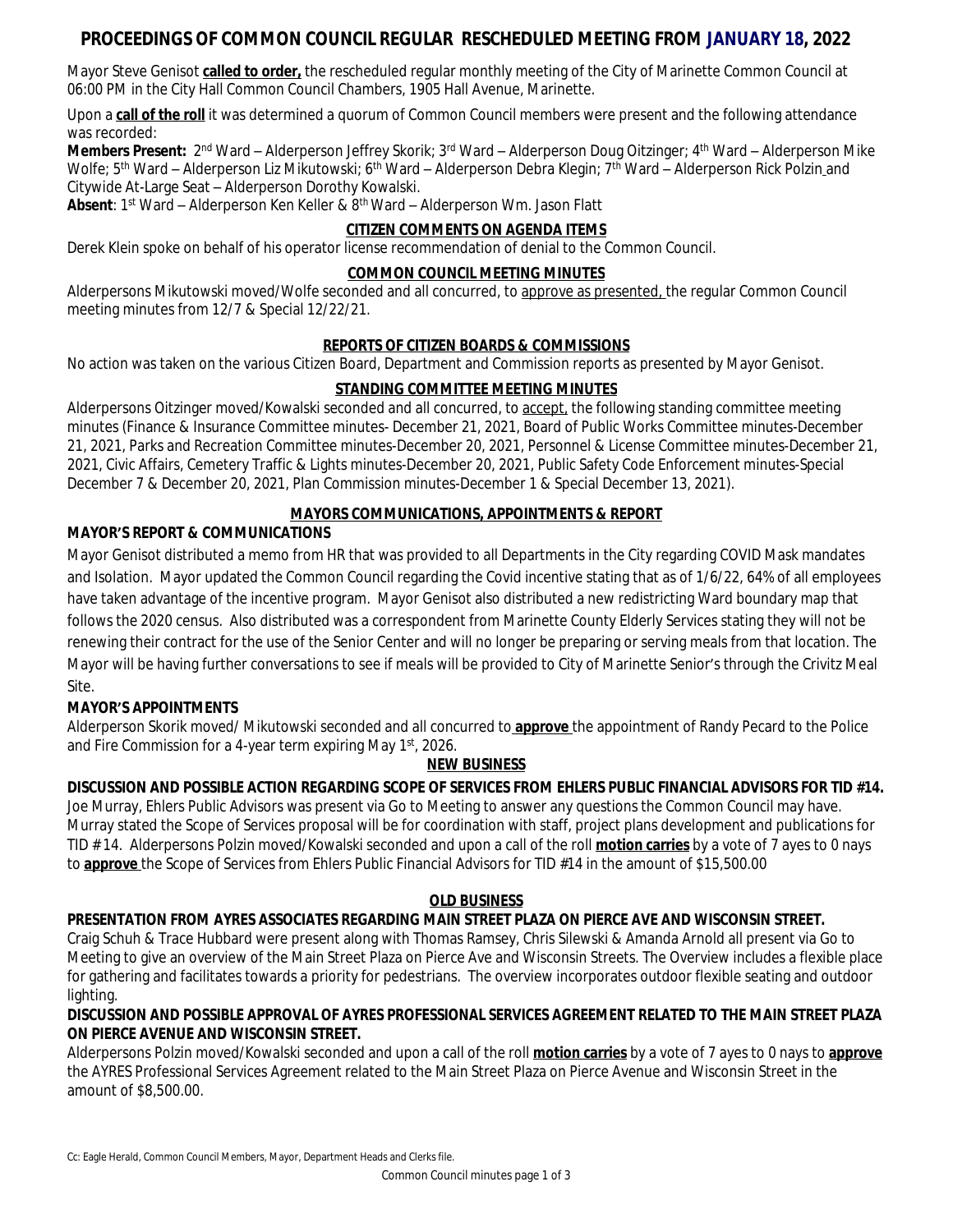# **FINANCE AND INSURANCE COMMITTEE**

**RECOMMENDATION TO GRANT ADVANCE AUTHORIZATION TO PAY JANUARY 2022 EXPENDITURES PURSUANT TO WI STAT. §66.0609 CONTINGENT UPON FINAL REVIEW & APPROVAL OF CITY OF MARINETTE FINANCE AND INSURANCE COMMITTEE.** Alderpersons Kowalski moved/Mikutowski seconded and upon a call of the roll **motion carries** by a vote of 7 ayes to 0 nays to grant advance authorization to the City Treasurer/Finance Director to pay January 2021 expenditures contingent upon Finance and Insurance Committee approval.

#### **CONSIDERATION AND APPROVAL OF DECEMBER 2021 BUDGET REPORTS.**

Alderpersons Polzin moved/Kowalski seconded and all concurred to approve December 2021 budget reports.

#### **CONSIDERATION OF RECOMMENDATION TO APPROVE THE FOLLOWING GENERAL FUND BALANCE DESIGNATIONS: FUND BALANCE DESIGNATED FOR CAPITAL PROJECTS \$145,000 PLUS 2021 NET INCOME IF ANY.**

#### **FUND BALANCE DESIGNATED FOR ACCRUED VAC/SICK LEAVE LIABILITY \$500,000**

### **FUND BALANCE DESIGNATED FOR COMMUNITY DEVELOPMENT \$712,583**

#### **FUND BALANCE DESIGNATED FOR FIRE TRUCK PURCHASE \$500,000.**

Alderpersons Kowalski moved/Polzin seconded and upon a call of the roll, **motion carries** with a vote of 7 ayes and 0 nay to **approve** the following general fund balance designations: Fund Balance Designated for capital projects \$145,000 plus 2021 Net Income if any.

Fund Balance Designated for Accrued Vac/Sick Leave Liability \$500,000

Fund Balance Designated for Community Development \$712,583

Fund Balance Designated for Fire Truck Purchase \$500,000.

### **CONSIDERATION OF RECOMMENDATION REGARDING TO TRANSFER \$305,926.30 FROM THE GENERAL FUND BALANCE TO ZERO OUT THE NEGATIVE FUND BALANCE IN 470 DPW GARAGE EQUIPMENT FUND.**

Alderpersons Polzin moved/Kowalski seconded and upon a call of the roll, **motion carries** with a vote of 7 ayes and 0 nay to **approve** to transfer \$305,926.30 from the General Fund Balance to zero out the negative Fund Balance in 470 DPW Garage Equipment Fund.

### **CONSIDERATION OF RECOMMENDATION REGARDING TO APPROVE THE MAYOR NEGOTIATING WITH THE COUNTY ON PROPERTY TAKEN INREM FOR HOUSING REHABILITATION AND/OR PURCHASE CITY USE.**

Alderpersons Kowalski moved/Polzin seconded and upon a call of the roll, **motion carries** with a vote of 7 ayes and 0 nay to **approve** the Mayor negotiating with the County on property taken INREM for housing rehabilitation and/or purchase city use.

# **PERSONNEL AND LICENSE COMMITTEE**

# **CONSIDERATION OF RECOMMENDATION REGARDING SECONDHAND JEWELRY FOR 2022 FOR MIDWEST GOLD BUYER**

Alderpersons Skorik moved/Wolfe seconded and all concurred to **approve** Secondhand Jewelry for 2022 for Midwest Gold Buyer

# **CONSIDERATION AND POSSIBLE ACTION REGARDING Ten (10) NEW OPERATOR LICENSE APPLICATIONS.**

Pursuant to Marinette Municipal Code § 9.0220, Personnel and License Committee Policy No. PLC - 1.0010 and Wis. Stat. § 125.17, Alderpersons Polzin moved/Oitzinger seconded and all concurred to **grant** operator licenses to the following nine (9) new applicants: Christopher Johnson, Derek J. Klein, Kyra J. Michel, Michelle L. Moffatt, Yori M. Myers, Gokarna P. Ojha, Heidi L. Redelings, Gina M. Vanhoff and Jill L. Martinez contingent upon Jill paying all fines due to the City of Marinette and **deny** Cassie D. Alloy for non-compliance with Personnel & License Committee Policy No. PLC - 1.0010 flowchart item #1. Each aforementioned operator license applicant, recommended to have licenses granted for the current licensing period expiring 6/30/2023, shall be contingent upon each applicant providing documentation to City Clerk's Office, prior to expiration date of their 60-day provisional operator license, confirming completion of a State of Wis. approved Responsible Beverage Server class.

# **CIVIC AFFAIRS, TRAFFIC LIGHTS & CEMETERY COMMITTEE**

# **CIVIC AFFAIRS, TRAFFIC AND LIGHTS & CEMETERY COMMITTEE RECOMMEND APPROVAL OF ORDINANCE NO. 2484 TO BE CONSIDERED LATER ON TONIGHT'S AGENDA.**

#### **BOARD OF PUBLIC WORKS**

# **CONSIDERATION OF RECOMMENDATION REGARDING BID RESULTS FOR SOLID WASTE AND RECYCLING.**

Alderpersons Polzin moved/Kowalski seconded and upon a call of the roll, **motion carries** with a vote of 7 ayes and 0 nays to **approve** the 5 - year contract with Waste Management for an Automated Collection service utilizing 64 gallon Carts in the amount of \$4,313,088.00, upon the contract being subject to approval by the City Attorney.